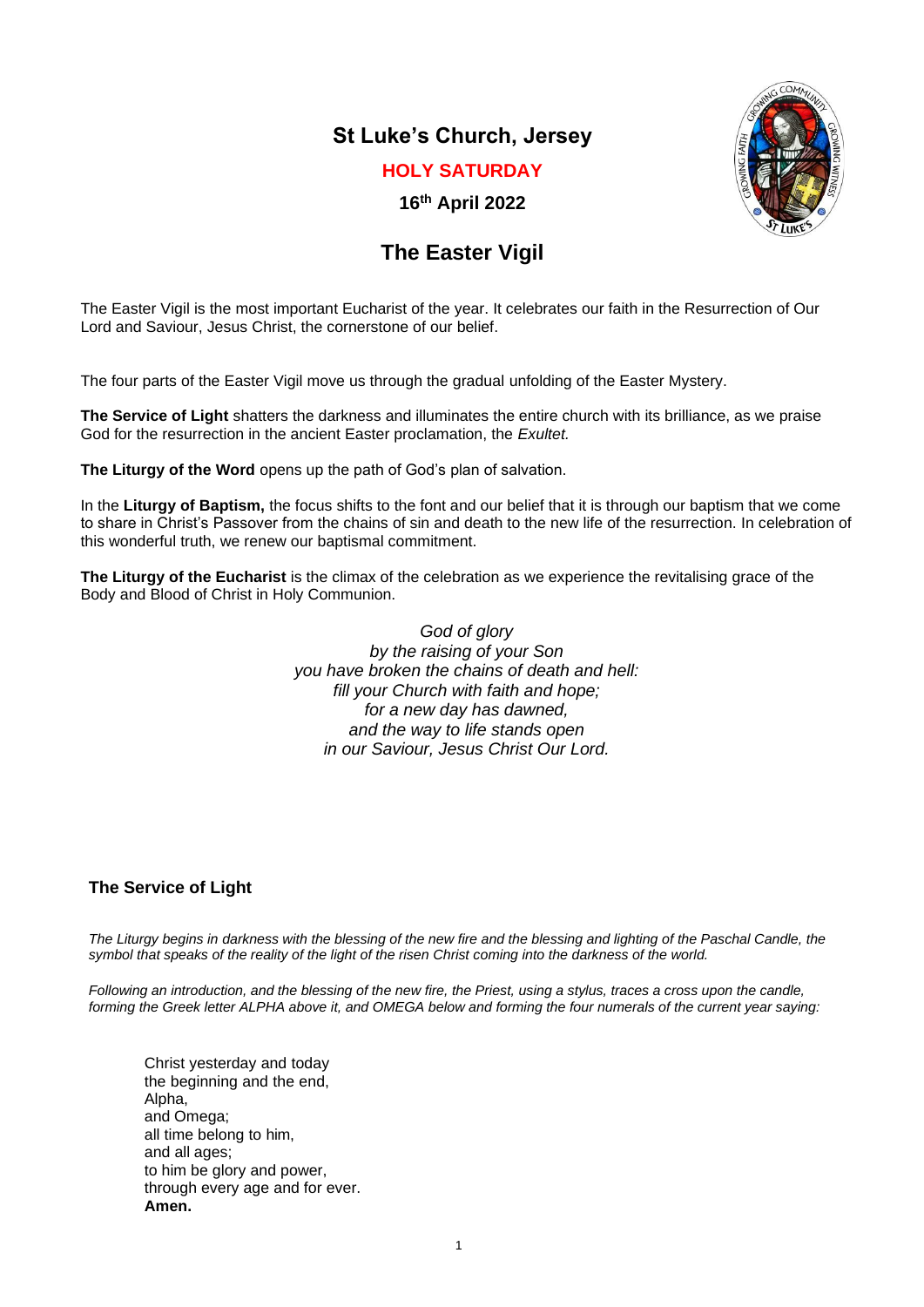*He then inserts the five grains of incense saying:*

By his holy and glorious wounds may Christ our Lord guard us and keep us **Amen.**

*The Candle is lit with the words:*

May the light of Christ, rising in glory dispel the darkness of our hearts and minds.

*The Priest then proclaims:*

The light of Christ. All **Thanks be to God.**

## **The Easter Proclamation (Exultet)**

*The Easter or Paschal proclamation is an ancient song of praise celebrating the Resurrection of the Lord. It is traditionally called the Exultet because of its opening words if sung in Latin. In it we are invited to recall the saving act of Our Lord into which we are drawn by sharing in this Easter Vigil.*

# **The Liturgy of the Word**

## **First Reading**

*A reading from the book of Genesis*

In the beginning God created the heavens and the earth. Now the earth was a formless void, there was darkness over the deep, and God's spirit hovered over the water.

God said, 'Let there be light', and there was light. God saw that light was good, and God divided light from darkness. God called light 'day', and darkness he called 'night.' Evening came and morning came: the first day.

God said, 'Let there be a vault in the waters to divide the waters in two.' And so it was. God made the vault, and it divided the waters above the vault from the waters under the vault. God called the vault 'heaven.' Evening came and morning came: the second day.

God said, 'Let the waters under heaven come together into a single mass, and let dry land appear.' And so it was. God called the dry land 'earth' and the mass of waters 'seas', and God saw that it was good.

God said, 'Let the earth produce vegetation: seed-bearing plants, and fruit trees bearing fruit with their seed inside, on the earth.' And so it was. The earth produced vegetation: plants bearing seed in their several kinds, and trees bearing fruit with their seed inside in their several kinds. God saw that it was good. Evening came and morning came: the third day.

God said, 'Let there be lights in the vault of heaven to divide day from night, and let them indicate festivals, days and years. Let them be lights in the vault of heaven to shine on the earth.' And so it was. God made the two great lights: the greater light to govern the day, the smaller light to govern the night, and the stars. God set them in the vault of heaven to shine on the earth, to govern the day and the night and to divide light from darkness. God saw that it was good. Evening came and morning came: the fourth day.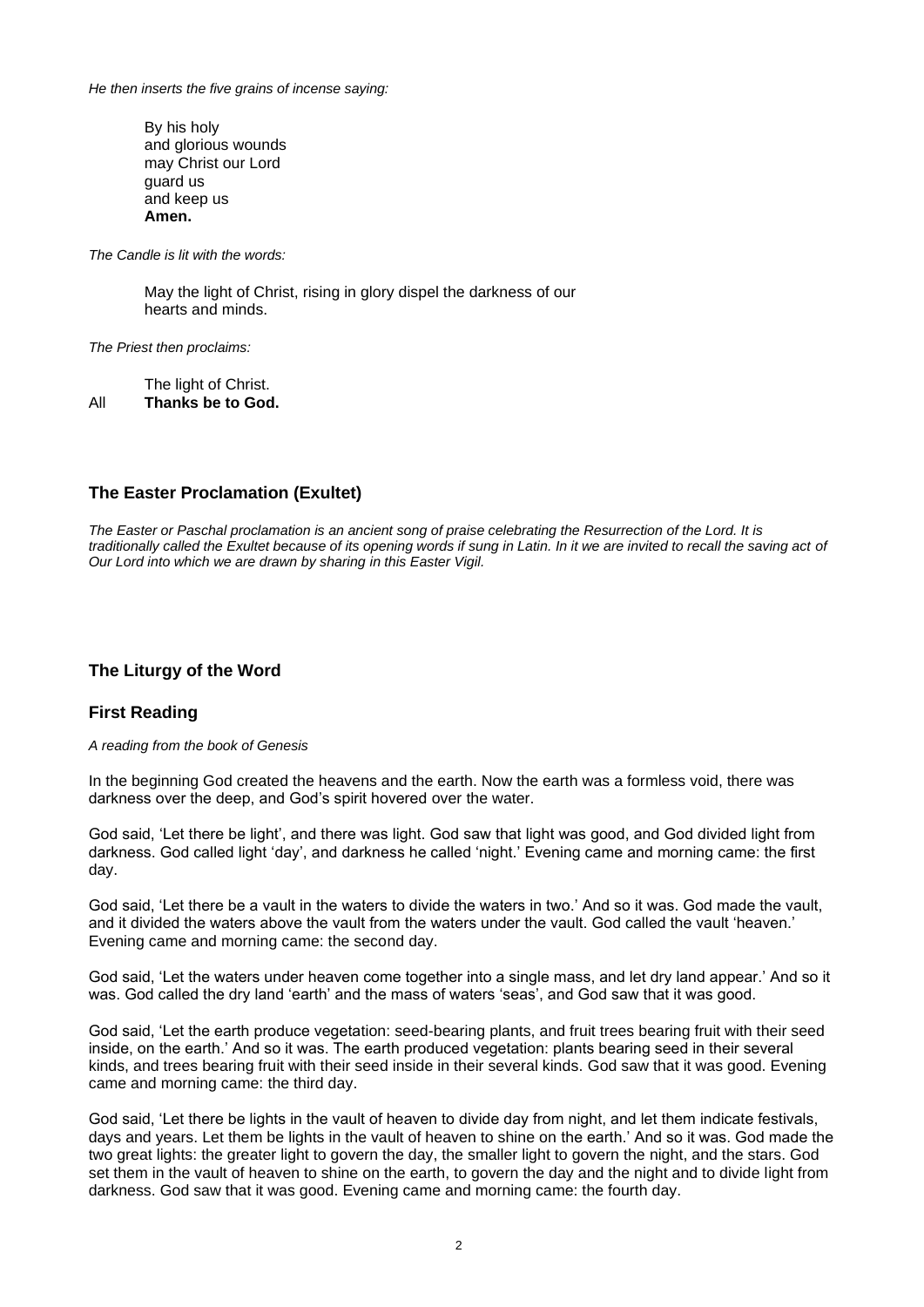God said, 'Let the waters teem with living creatures, and let birds fly above the earth within the vault of heaven.' And so it was. God created great sea-serpents and every kind of living creature with which the waters teem, and every kind of winged creature. God saw that it was good. God blessed them, saying, 'Be fruitful, multiply, and fill the waters of the seas; and let the birds multiply upon the earth.' Evening came and morning came: the fifth day.

God said, 'Let the earth produce every kind of living creature: cattle, reptiles, and every kind of wild beast.' And so it was. God made every kind of wild beast, every kind of cattle, and every kind of land reptile. God saw that it was good.

God said, 'Let us make man in our own image, in the likeness of ourselves, and let them be masters of the fish of the sea, the birds of heaven, the cattle, all the wild beasts and all the reptiles that crawl upon the earth.'

God created man in the image of himself, in the image of God he created him, male and female he created them.

God blessed them, saying to them, 'Be fruitful, multiply, fill the earth and conquer it. Be masters of the fish of the sea, the birds of heaven and all living animals on the earth.' God said, 'See, I give you all the seedbearing plants that are upon the whole earth, and all the trees with seed-bearing fruit; this shall be your food. To all wild beasts, all birds of heaven and all living reptiles on the earth I give all the foliage of plants for food.' And so it was. God saw all he had made, and indeed it was very good. Evening came and morning came: the sixth day.

Thus heaven and earth were completed with all their array. On the seventh day God completed the work he had been doing. He rested on the seventh day after all the work he had been doing.

This is the word of the Lord.

All **Thanks be to God**

#### **Responsorial Psalm**

Send forth your spirit, O Lord, and renew the face of the earth. All **Send forth your spirit, O Lord, and renew the face of the earth.**

> Bless the Lord, my soul! Lord God, how great you are, clothed in majesty and glory, wrapped in light as in a robe!

#### All **Send forth your spirit, O Lord, and renew the face of the earth.**

You founded the earth on its base, to stand firm from age to age. You wrapped it with the ocean like a cloak: the waters stood higher than the mountains.

#### All **Send forth your spirit, O Lord, and renew the face of the earth.**

You make springs gush forth in the valleys; they flow in between the hills. On their banks dwell the birds of heaven; from the branches they sing their song.

## All **Send forth your spirit, O Lord, and renew the face of the earth.**

From your dwelling you water the hills; earth drinks its fill of your gift. You make the grass grow for the cattle and the plants to serve man's needs.

#### All **Send forth your spirit, O Lord, and renew the face of the earth.**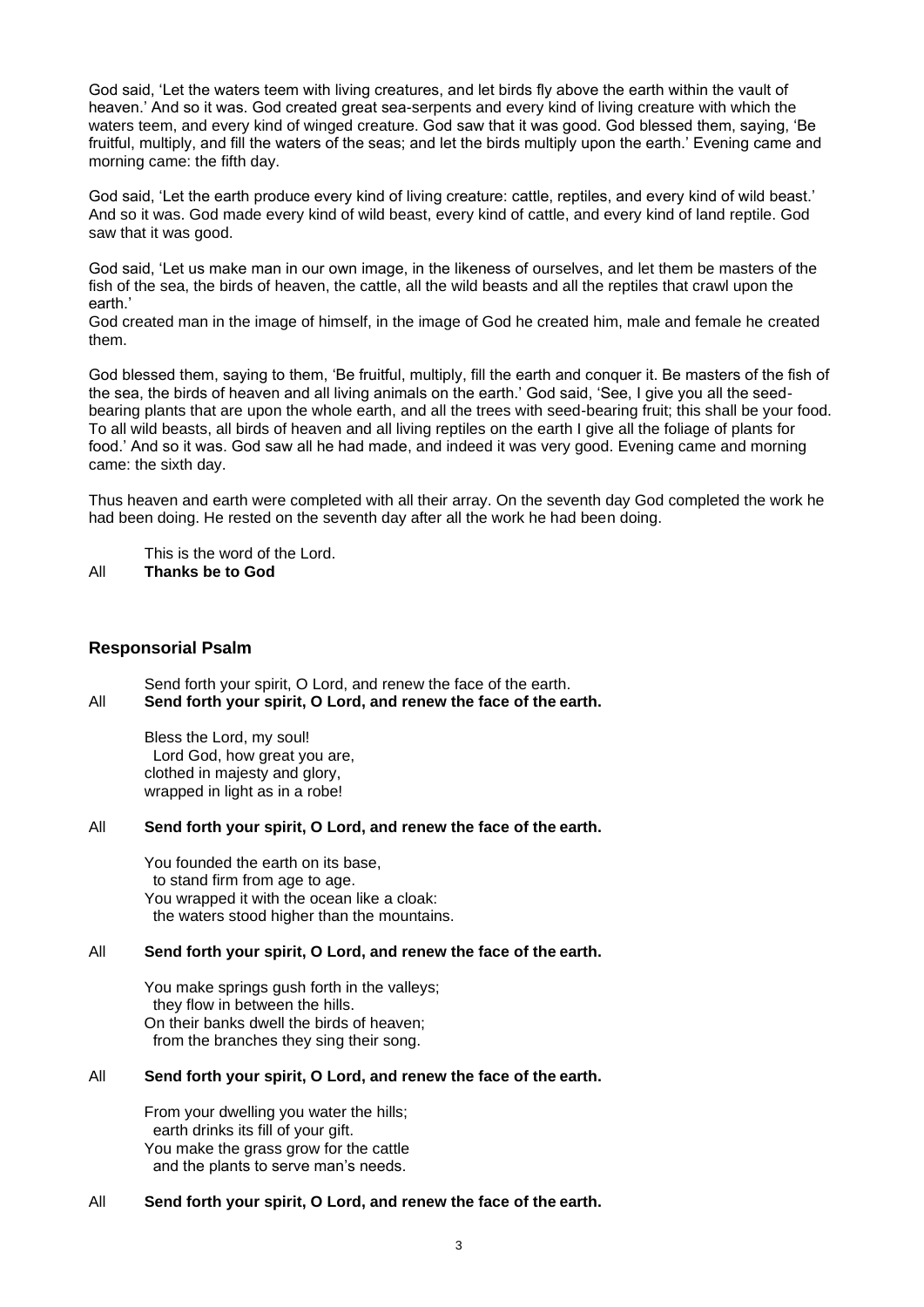How many are your works, O Lord! In wisdom you have made them all. The earth is full of your riches. Bless the Lord, my soul!

#### All **Send forth your spirit, O Lord, and renew the face of the earth.**

## **Prayer**

Almighty and eternal God, you created all things in wonderful beauty and order. Help us now to perceive how still more wonderful is the new creation by which in the fullness of time you redeemed your people through the sacrifice of your passover, Jesus Christ, who lives and reigns for ever and ever. **Amen.**

# **Second Reading**

*A reading from the Book of the Exodus*

The Lord said to Moses, 'Why do you cry to me so? Tell the sons of Israel to march on. For yourself, raise your staff and stretch out your hand over the sea and part it for the sons of Israel to walk through the sea on dry ground. I for my part will make the heart of the Egyptians so stubborn that they will follow them. So shall I win myself glory at the expense of Pharaoh, of all his army, his chariots, his horsemen. And when I have won glory for myself, at the expense of Pharaoh and his chariots and his army, the Egyptians will learn that I am the Lord.'

Then the angel of God, who marched at the front of the army of Israel, changed station and moved to their rear. The pillar of cloud changed station from the front to the rear of them, and remained there. It came between the camp of the Egyptians and the camp of Israel. The cloud was dark, and the night passed without the armies drawing any closer the whole night long.

Moses stretched out his hand over the sea. The Lord drove back the sea with a strong easterly wind all night, and he made dry land of the sea. The waters parted and the sons of Israel went on dry ground right into the sea, walls of water to right and to left of them. The Egyptians gave chase: after them they went, right into the sea, all Pharaoh's horses, his chariots, and his horsemen.

In the morning watch, the Lord looked down on the army of the Egyptians from the pillar of fire and of cloud, and threw the army into confusion. He so clogged their chariot wheels that they could scarcely make headway. 'Let us flee from the Israelites,' the Egyptians cried. 'The Lord is fighting for them against the Egyptians!'

'Stretch out your hand over the sea,' the Lord said to Moses, 'that the waters may flow back on the Egyptians and their chariots and their horsemen.'

Moses stretched out his hand over the sea and, as day broke, the sea returned to its bed. The fleeing Egyptians marched right into it, and the Lord overthrew the Egyptians in the very middle of the sea. The returning waters overwhelmed the chariots and the horsemen of Pharaoh's whole army, which had followed the Israelites into the sea; not a single one of them was left. But the sons of Israel had marched through the sea on dry ground, walls of water to right and to left of them.

That day, the Lord rescued Israel from the Egyptians, and Israel saw the Egyptians lying dead on the shore. Israel witnessed the great act that the Lord had performed against the Egyptians, and the people venerated the Lord; they put their faith in the Lord and in Moses, his servant.

This is the word of the Lord.

All **Thanks be to God**.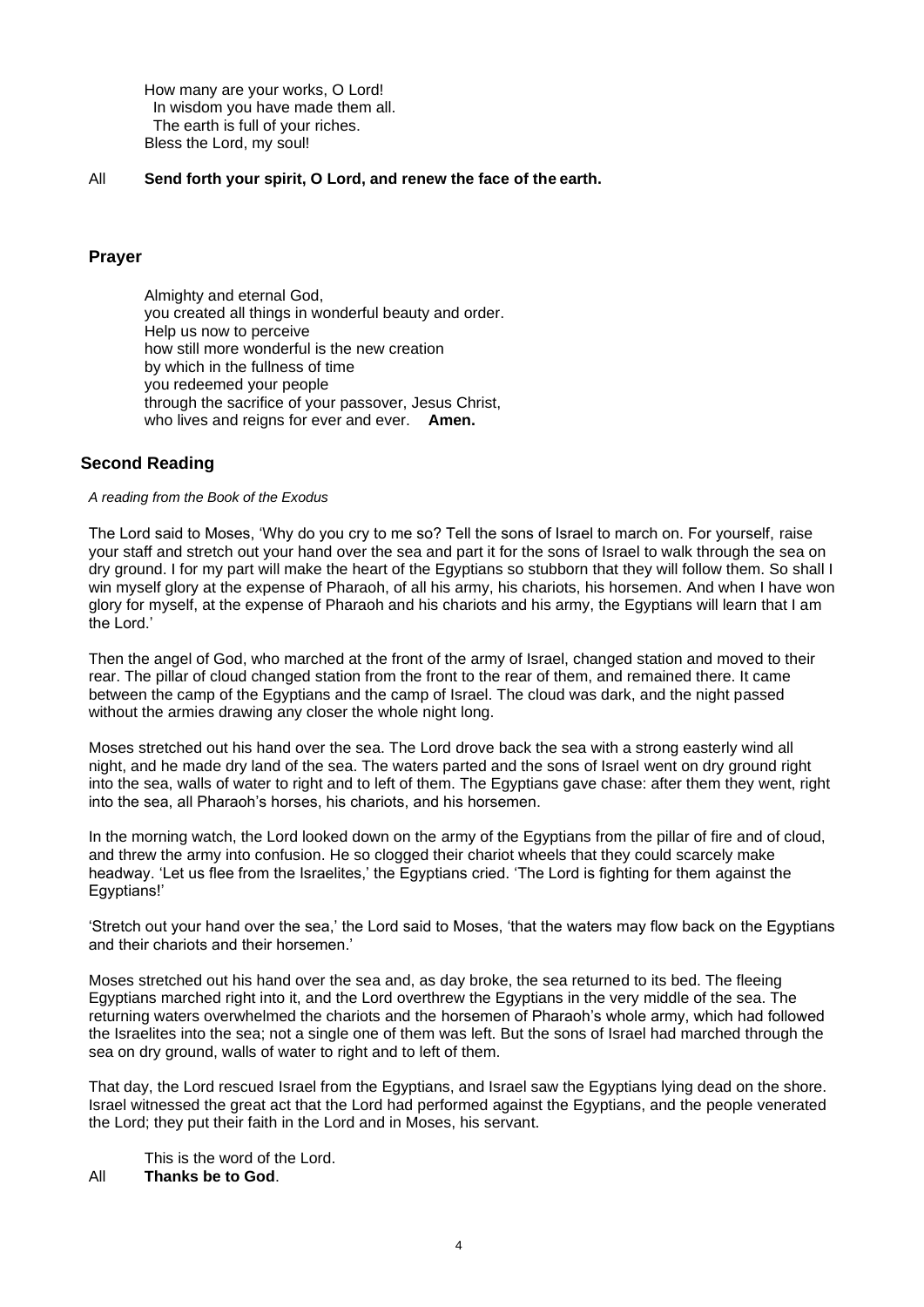## **Responsorial Psalm**

I will sing to the Lord, glorious his triumph!

# All **I will sing to the Lord, glorious his triumph!**

I will sing to the Lord, glorious his triumph! Horse and rider he has thrown into the sea! The Lord is my strength, my song, my salvation. This is my God and I extol him, my father's God and I give him praise.

## All **I will sing to the Lord, glorious his triumph!**

The Lord is a warrior! 'The Lord' is his name. The chariots of Pharaoh he hurled into the sea, the flower of his army is drowned in the sea. The deeps hide them; they sank like a stone.

#### All **I will sing to the Lord, glorious his triumph!**

Your right hand, Lord, glorious in its power, your right hand, Lord, has shattered the enemy. In the greatness of your glory you crushed the foe.

#### All **I will sing to the Lord, glorious his triumph!**

You will lead your people and plant them on your mountain, the place, O Lord, where you have made your home, the sanctuary, Lord, which your hands have made. The Lord will reign for ever and ever.

#### All **I will sing to the Lord, glorious his triumph!**

## **Prayer**

Father, even today we see the wonders of the miracles you worked long ago. You once saved a single nation from slavery, and now you offer that salvation to all through baptism. May the peoples of the world become true sons of Abraham and prove worthy of the heritage of Israel. We ask this through Christ our Lord. **Amen.**

# **Third Reading**

#### *A reading from the prophecy of Ezekiel*

The word of the Lord was addressed to me as follows: 'Son of man, the members of the House of Israel used to live in their own land, but they defiled it by their conduct and actions. I then discharged my fury at them because of the blood they shed in their land and the idols with which they defiled it. I scattered them among the nations and dispersed them in foreign countries. I sentenced them as their conduct and actions deserved. And now they have profaned my holy name among the nations where they have gone, so that people say of them, "These are the people of the Lord; they have been exiled from his land." But I have been concerned about my holy name, which the House of Israel has profaned among the nations where they have gone.

'And so, say to the House of Israel, "The Lord says this: I am not doing this for your sake, House of Israel, but for the sake of my holy name, which you have profaned among the nations where you have gone. I mean to display the holiness of my great name, which has been profaned among the nations, which you have profaned among them. And the nations will learn that I am the Lord – it is the Lord who speaks – when I display my holiness for your sake before their eyes. Then I am going to take you from among the nations and gather you together from all the foreign countries, and bring you home to your own land.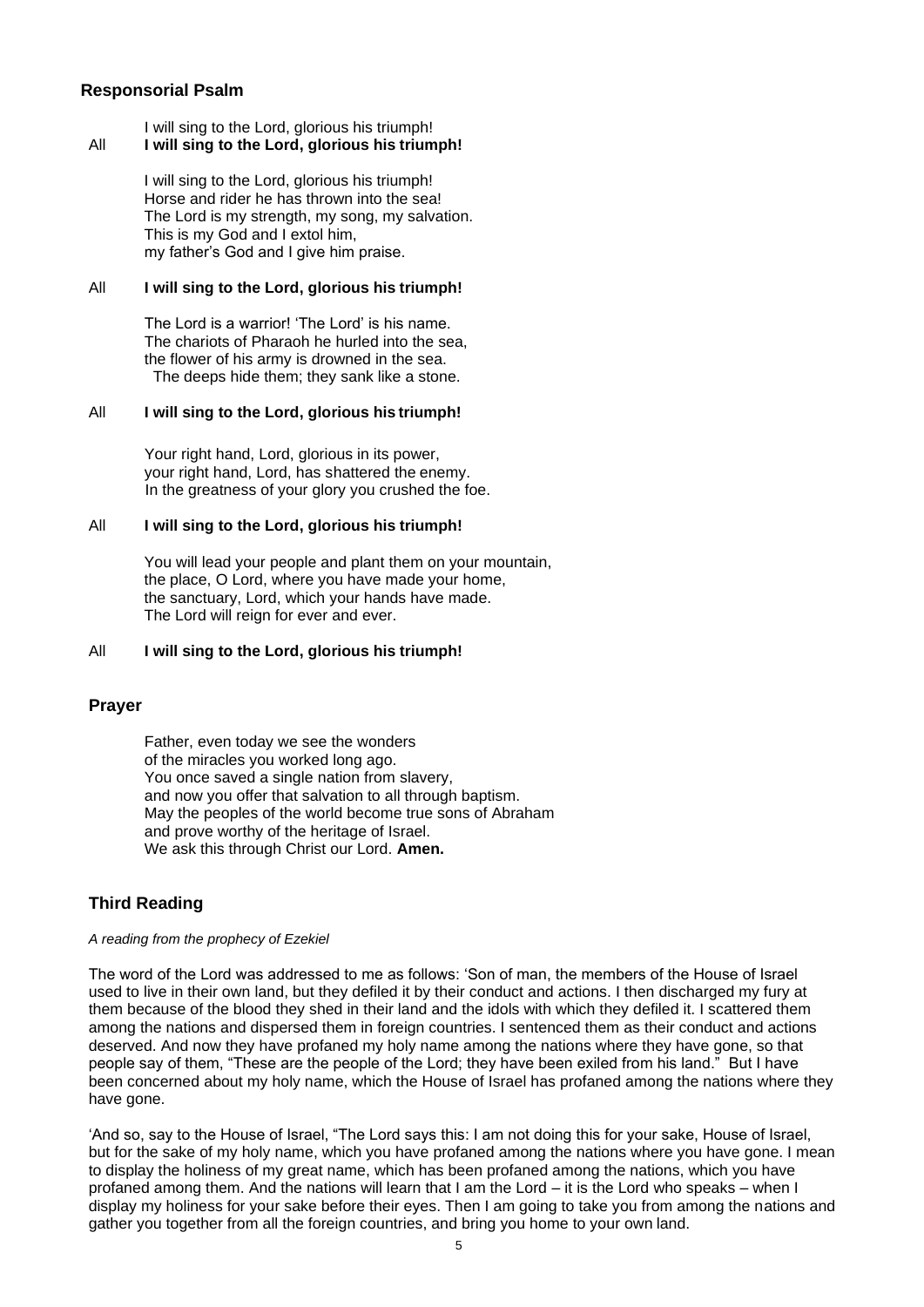'"I shall pour clean water over you and you will be cleansed; I shall cleanse you of all your defilement and all your idols. I shall give you a new heart, and put a new spirit in you; I shall remove the heart of stone from your bodies and give you a heart of flesh instead. I shall put my spirit in you, and make you keep my laws and sincerely respect my observances. You will live in the land which I gave your ancestors. You shall be my people and I will be your God."'

This is the word of the Lord. All **Thanks be to God**.

#### **Responsorial Psalm**

Like the deer that yearns for running streams, so my soul is yearning for you, my God.

#### All **Like the deer that yearns for running streams, so my soul is yearning for you, my God.**

My soul is thirsting for God, the God of my life; when can I enter and see the face of God?

#### All **Like the deer that yearns for running streams, so my soul is yearning for you, my God.**

These things will I remember as I pour out my soul: how I would lead the rejoicing crowd into the house of God, amid cries of gladness and thanksgiving, the throng wild with joy.

#### All **Like the deer that yearns for running streams, so my soul is yearning for you, my God.**

O send forth your light and your truth; let these be my guide. Let them bring me to your holy mountain, to the place where you dwell.

#### All **Like the deer that yearns for running streams, so my soul is yearning for you, my God.**

And I will come to the altar of God, the God of my joy. My redeemer, I will thank you on the harp, O God, my God.

#### All **Like the deer that yearns for running streams, so my soul is yearning for you, my God.**

## **Prayer**

God of unchanging power and light, look with mercy and favour on your entire Church. Bring lasting salvation to humanity, so that the world may see the fallen lifted up, the old made new, and all things brought to perfection, through him who is their origin, our Lord Jesus Christ, who lives and reigns for ever and ever. **Amen.**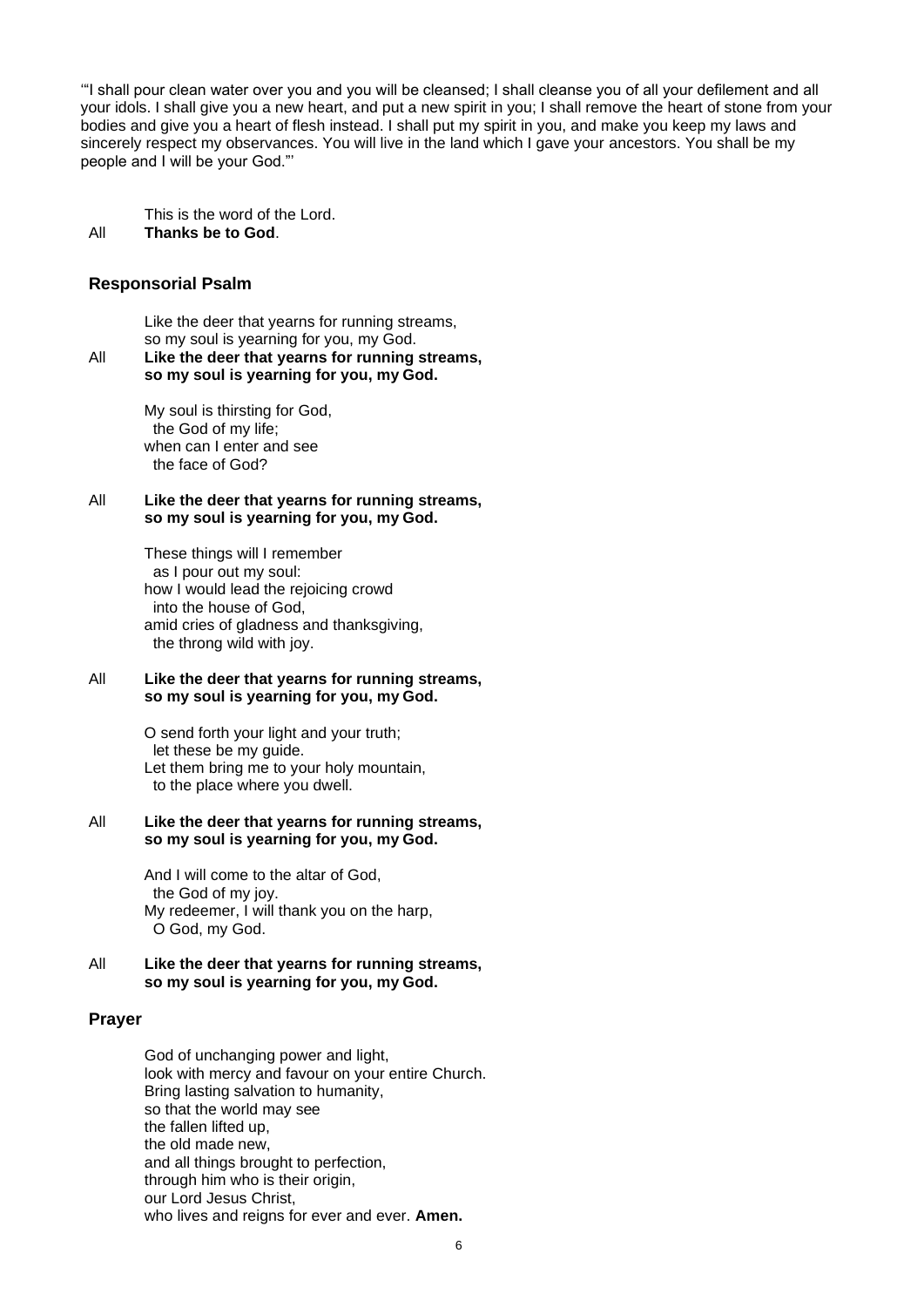**Gloria in Excelsis** *is sung by the choir, during which the altar candles are lit, lights switched on and bells are rung.*

Glory to God in the highest, and peace to his people on earth.

Lord God, heavenly King, almighty God and Father, we worship you, we give you thanks, we praise you for your glory.

Lord Jesus Christ, only Son of the Father, Lord God, Lamb of God, you take away the sin of the world: have mercy on us; you are seated at the right hand of the Father: receive our prayer.

For you alone are the Holy One, you alone are the Lord, you alone are the Most High, Jesus Christ, with the Holy Spirit, in the glory of God the Father. Amen.

## **The Prayer for the Day**

Lord of all life and power, who through the mighty resurrection of your Son overcame the old order of sin and death to make all things new in him: grant that we, being dead to sin and alive to you in Jesus Christ, may reign with him in glory; to whom with you and the Holy Spirit be praise and honour, glory and might, now and in all eternity. **Amen**.

# **Fourth Reading**

*A reading from the letter of St Paul to the Romans*

When we were baptised in Christ Jesus we were baptised in his death; in other words, when we were baptised we went into the tomb with him and joined him in death, so that as Christ was raised from the dead by the Father's glory, we too might live a new life.

If in union with Christ we have imitated his death, we shall also imitate him in his resurrection. We must realise that our former selves have been crucified with him to destroy this sinful body and to free us from the slavery of sin. When a Christian dies, of course, they have finished with sin.

But we believe that having died with Christ we shall return to life with him: Christ, as we know, having been raised from the dead will never die again. Death has no power over him anymore. When he died, he died, once for all, to sin, so his life now is life with God; and in that way, you too must consider yourselves to be dead to sin but alive for God in Christ Jesus.

This is the word of the Lord. All **Thanks be to God**.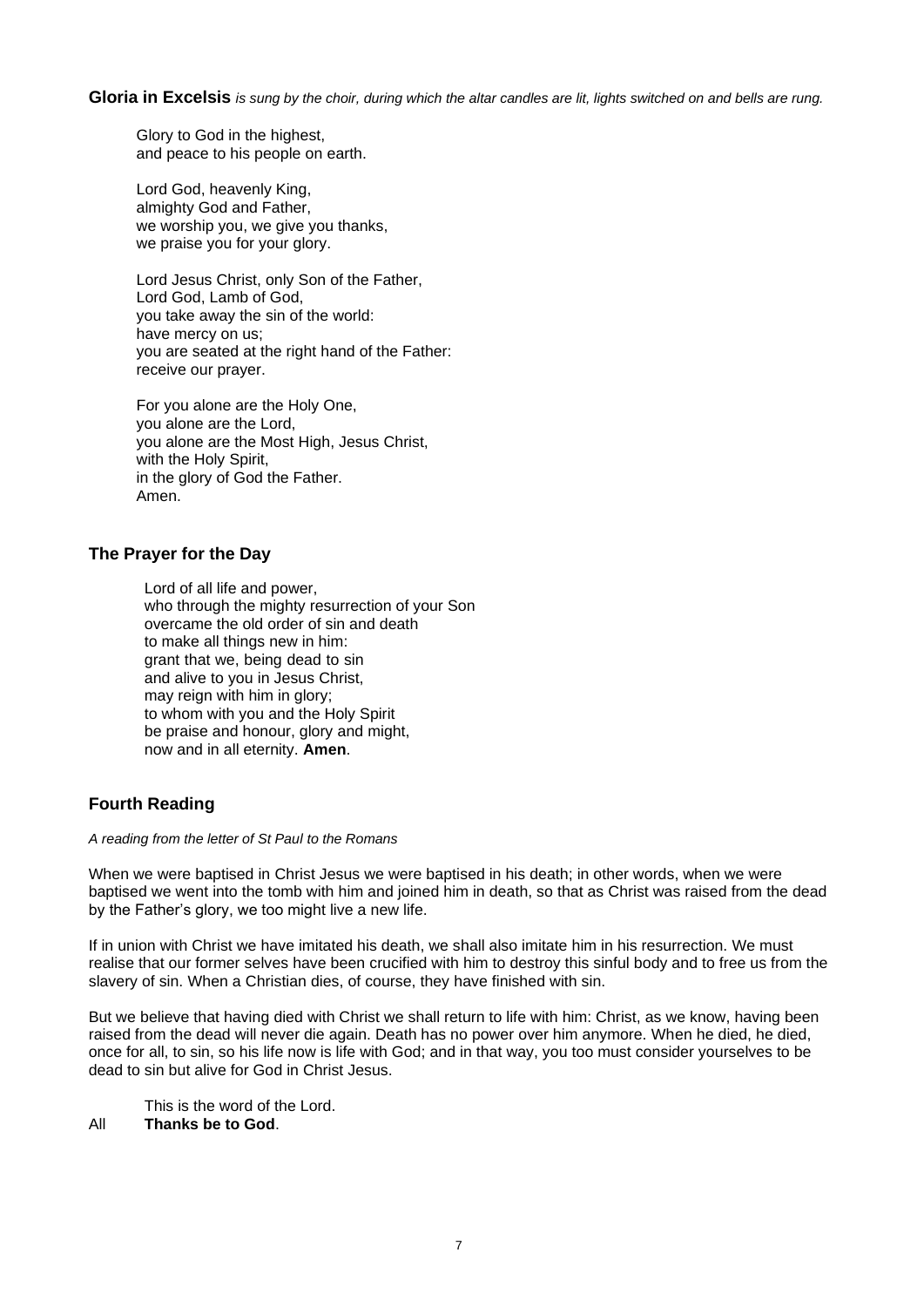# **The Gospel Acclamation**

*The priest proclaims the Alleluia, which is repeated by all:*

Alleluia, Alleluia, Alleluia, Alleluia! All **Alleluia, Alleluia, Alleluia, Alleluia!**

## **The Gospel**

- The Lord be with you
- All **and also with you**
- Hear the Gospel of our Lord Jesus Christ according to Luke
- All **Glory to you, O Lord.**

On the first day of the week, at the first sign of dawn, they went to the tomb with the spices they had prepared. They found that the stone had been rolled away from the tomb, but on entering discovered that the body of the Lord Jesus was not there. As they stood there not knowing what to think, two men in brilliant clothes suddenly appeared at their side. Terrified, the women lowered their eyes. But the two men said to them, 'Why look among the dead for someone who is alive? He is not here; he has risen. Remember what he told you when he was still in Galilee: that the Son of Man had to be handed over into the power of sinful men and be crucified, and rise again on the third day?' And they remembered his words.

When the women returned from the tomb they told all this to the Eleven and to all the others. The women were Mary of Magdala, Joanna, and Mary the mother of James. The other women with them also told the apostles, but this story of theirs seemed pure nonsense, and they did not believe them.

Peter, however, went running to the tomb. He bent down and saw the binding cloths but nothing else; he then went back home, amazed at what had happened.

This is the Gospel of the Lord. All **Praise to you, O Christ.**

# **The Homily**

# **The Baptismal Liturgy**

*The Priest and servers proceed to the font, during the recitation of the Litany of the Saints.*

| Lord, have mercy<br>Christ, have mercy<br>Lord, have mercy | Lord, have mercy<br>Christ, have mercy<br>Lord, have mercy |
|------------------------------------------------------------|------------------------------------------------------------|
| Holy Mary, Mother of God                                   | pray for us                                                |
| Saint Michael                                              | pray for us                                                |
| Holy angels of God                                         | pray for us                                                |
| Saint John the Baptist                                     | pray for us                                                |
| Saint Joseph                                               | pray for us                                                |
| Saint Peter and Saint Paul                                 | pray for us                                                |
| Saint Andrew                                               | pray for us                                                |
| Saint John                                                 | pray for us                                                |
| Saint Mary Magdalen                                        | pray for us                                                |
| Saint Stephen                                              | pray for us                                                |
| Saint Luke and Saint James                                 | pray for us                                                |
| Saint Ignatius                                             | pray for us                                                |
| Saint Lawrence                                             | pray for us                                                |
| Saint Perpetua and Saint Felicity                          | pray for us                                                |
| Saint Agnes                                                | pray for us                                                |
| Saint Gregory                                              | pray for us                                                |
|                                                            |                                                            |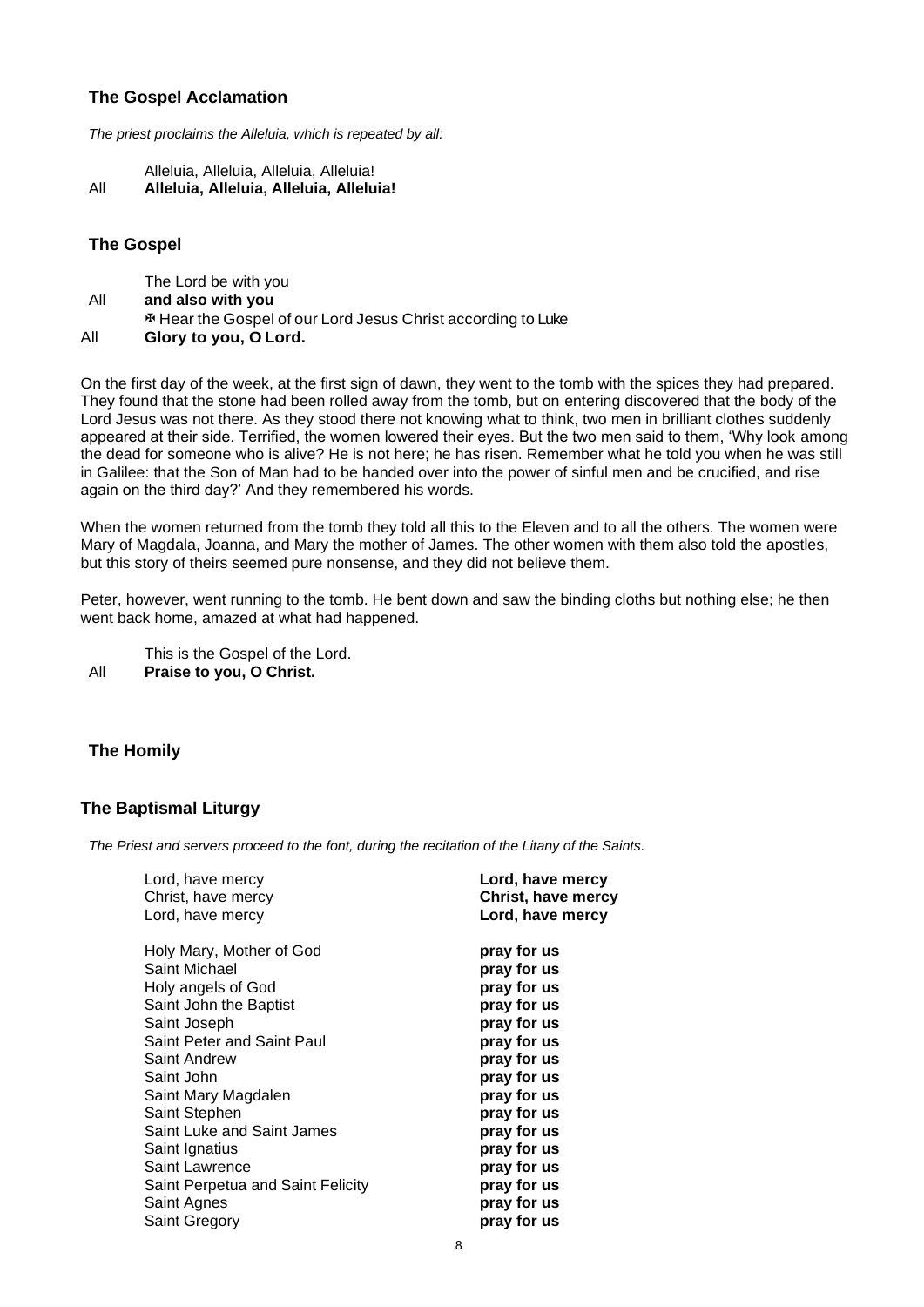| Saint Augustine                        | pray for us                       |
|----------------------------------------|-----------------------------------|
| Saint Athanasius                       | pray for us                       |
| Saint Basil                            | pray for us                       |
| <b>Saint Martin</b>                    | pray for us                       |
| Saint Benedict                         | pray for us                       |
| <b>Saint Francis and Saint Dominic</b> | pray for us                       |
| Saint Francis Xavier                   | pray for us                       |
| Saint John Vianney                     | pray for us                       |
| <b>Saint Catherine</b>                 | pray for us                       |
| Saint Theresa                          | pray for us                       |
| All Holy men and women                 | pray for us                       |
| Lord, be merciful                      | Lord, deliver us, we pray         |
| From all evil                          | Lord, deliver us, we pray         |
| From every sin                         | Lord, deliver us, we pray         |
| From everlasting death                 | Lord, deliver us, we pray         |
| By your Incarnation                    | Lord, deliver us, we pray         |
| By your death and Resurrection         | Lord, deliver us, we pray         |
| By your gift of the Holy Spirit        | Lord, deliver us, we pray         |
| Be merciful to us sinners              | Lord, we ask you, hear our prayer |
| Jesus Son of the living God            | Lord, we ask you, hear our prayer |
| Christ, hear us                        | Christ, hear us                   |
| Christ, graciously hear us.            | Christ, graciously hear us.       |
|                                        |                                   |

## **Blessing of the Waters of Baptism**

*The Priest blesses the baptismal water, lowering the Paschal Candle into it, symbolising that it is through the waters of baptism that we rise with Christ and are lit with his Resurrection light.*

## **The Renewal of Baptismal Vows**

As we celebrate the Resurrection of our Lord Jesus Christ from the dead, we remember that through the paschal mystery we have died and been buried with him in baptism, so that we may rise with him to a new life within the family of his Church.

Therefore I ask:

| All | Do you reject the devil and all rebellion against God?<br>I reject them.                |
|-----|-----------------------------------------------------------------------------------------|
| All | Do you renounce the deceit and corruption of evil?<br>I renounce them.                  |
| All | Do you repent of the sins that separate us from God and neighbour?<br>I repent of them. |
| All | Do you turn to Christ as Saviour?<br><b>I turn to Christ.</b>                           |
| All | Do you submit to Christ as Lord?<br>I submit to Christ.                                 |
| All | Do you come to Christ, the way, the truth and the life?<br>I come to Christ.            |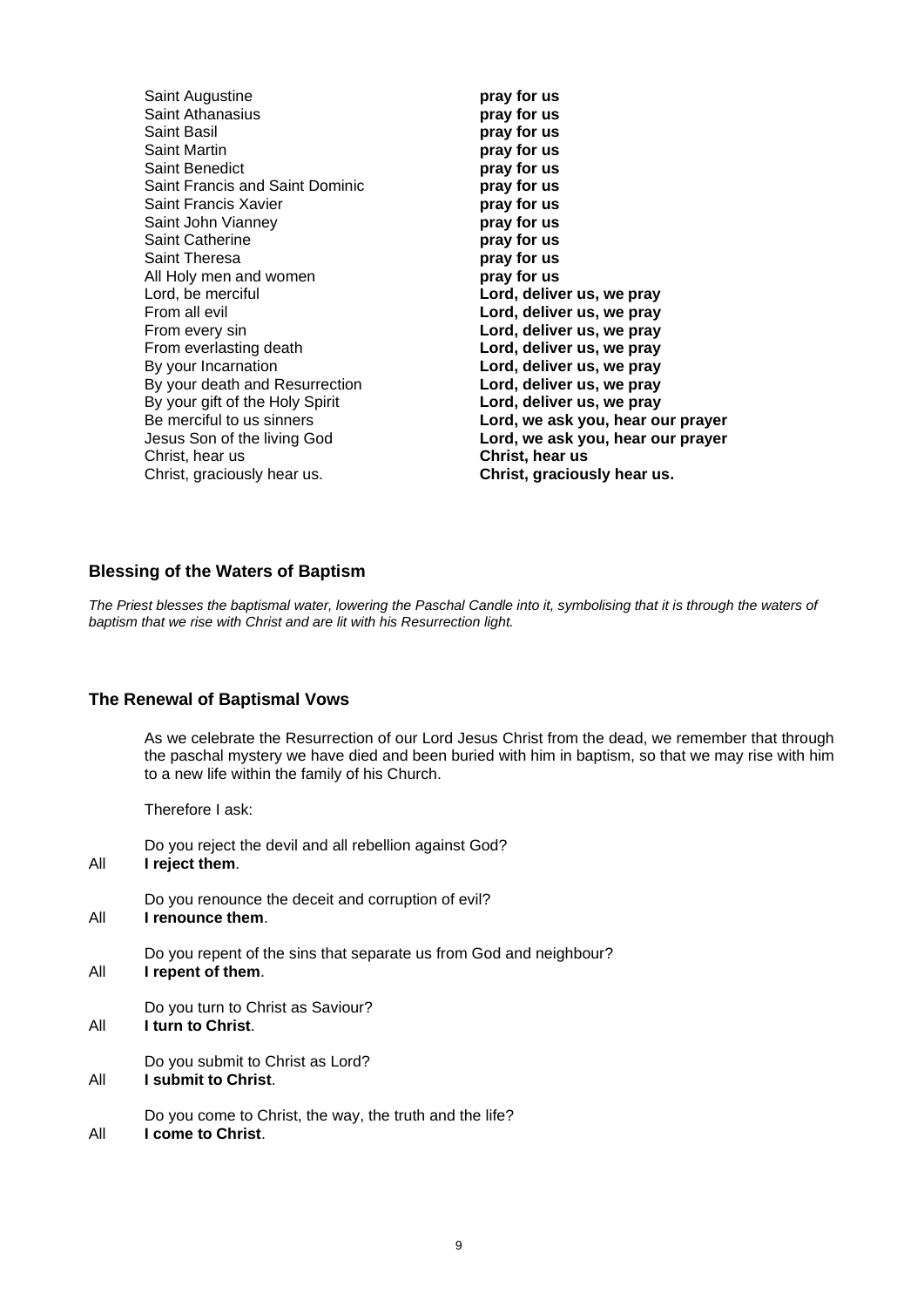## **The Profession of Faith**

My brothers and sisters, I ask you to profess the faith of the Church.

Do you believe and trust in God the Father? All **I believe in God, the Father almighty creator of heaven and earth.**

Do you believe and trust in his Son, Jesus Christ? All **I believe in Jesus Christ, his only Son, our Lord, who was conceived by the Holy Spirit, born of the Virgin Mary, suffered under Pontius Pilate, was crucified, died, and was buried; he descended to the dead. On the third day he rose again; he ascended into heaven, he is seated at the right hand of the Father, and he will come again to judge the living and the dead.**

Do you believe and trust in the Holy Spirit? All **I believe in the Holy Spirit, the holy catholic Church, the communion of saints, the forgiveness of sins, the resurrection of the body, and the life everlasting. Amen.**

> Almighty God, we thank you for our fellowship in the household of faith with all those who have been baptised in your name. Keep us faithful to our baptism, and so make us ready for that day when the whole creation shall be made perfect in your Son, our Saviour Jesus Christ. **Amen**.

> May Christ dwell in your hearts through faith, that you may be rooted and grounded in love and bring forth the fruit of the Spirit. **Amen**.

# **The Liturgy Of The Eucharist**

#### **The Peace**

*The Priest introduces the Peace, and then says*

The peace of the risen Christ be always with you

All **and also with you**. **Alleluia!**

*The Priest and servers return to the altar and the gifts of bread and wine are prepared as the following hymn is sung.*

**Jesus lives! thy terrors now can, O death, no more appal us; Jesus lives! by this we know thou, O grave, canst not enthral us. Alleluia!**

**Jesus lives! henceforth is death but the gate of life immortal; this shall calm our trembling breath, when we pass its gloomy portal. Alleluia!**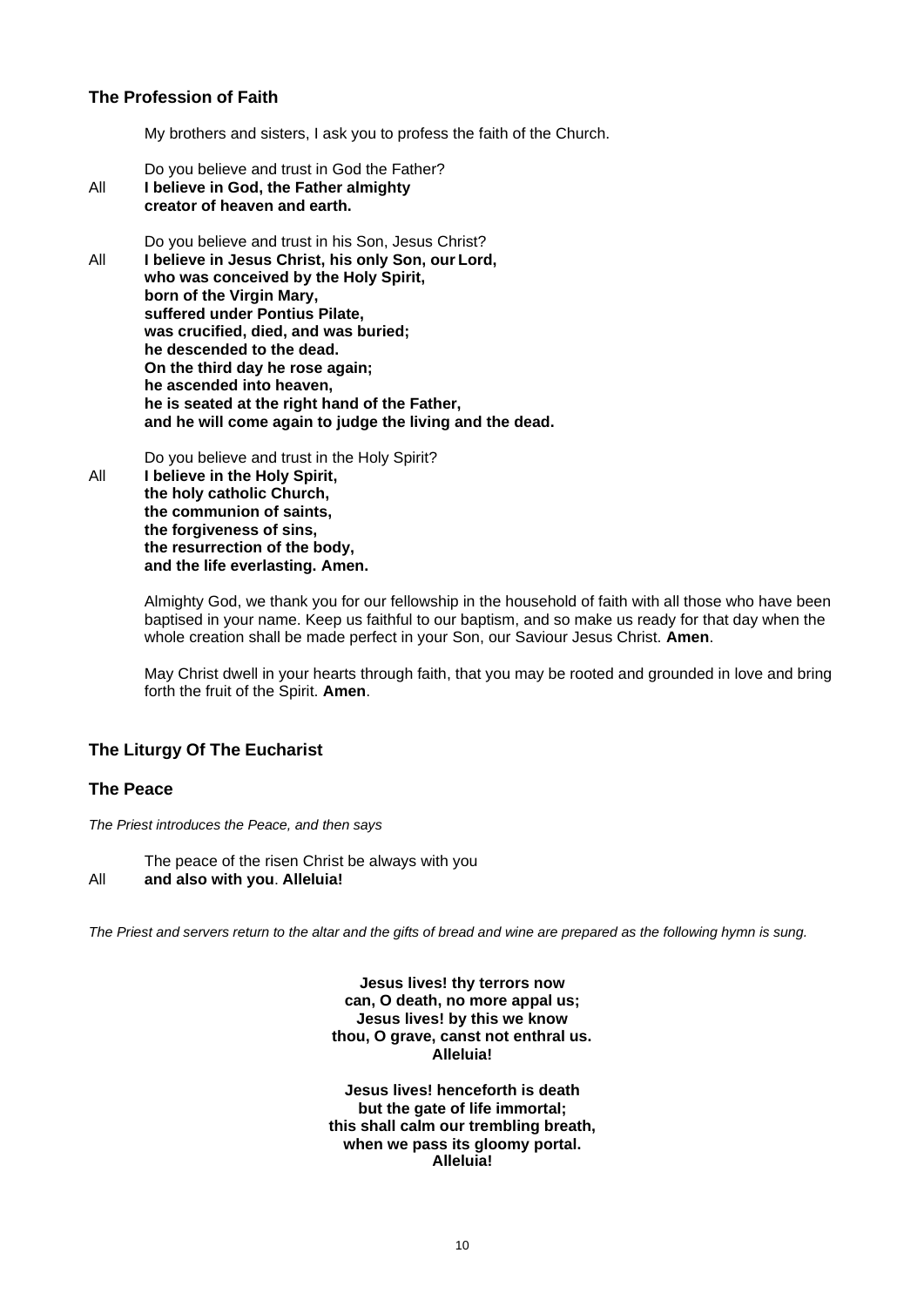**Jesus lives! for us he died; then, alone to Jesus living, pure in heart may we abide, glory to our Saviour giving. Alleluia!**

**Jesus lives! our hearts know well nought from us his love shall sever; life, nor death, nor pow'rs of hell tear us from his keeping ever. Alleluia!**

**Jesus lives! to him the throne over all the world is given; may we go where he is gone, rest and reign with him in heaven. Alleluia!**

> *Words: Christian Gellert (1715-69) Tr Frances Cox (1812-97) Music : H J Gauntlett (1805-76)*

*At the conclusion of the hymn, the Priest invites us to join in the offering of the Eucharist*

Pray, my brothers and sisters, that this our sacrifice may be acceptable to God the almighty Father. All **May the Lord accept this sacrifice at your hands, for the praise and glory of his name, for our good, and the good of all his Church.**

*The Priest says the Prayer over the Gifts*

#### **The Eucharistic Prayer**

The Lord be with you

#### All **And also with you**

Lift up your hearts All **We lift them to the Lord**

Let us give thanks to the Lord our God All **It is right to give him thanks and praise**

*The Priest says Preface for the day, at the end of which we the choir sings*

Holy, holy, holy Lord, God of power and might, heaven and earth are full of your glory. Hosanna in the highest.

Blessed is he who comes in the name of the Lord. Hosanna in the highest.

*After the words of Jesus in the Last Supper*, *the Priest says*

Praise to you, Lord Jesus: All **Dying you destroyed our death: Rising you restored our life: Lord Jesus, come in glory.**

*As the Eucharistic Prayer continues we recall the death and resurrection of Jesus, and plead his sacrifice before the Father. The Prayer ends in praise of the Father and we give our acclamation:*

All **Amen.**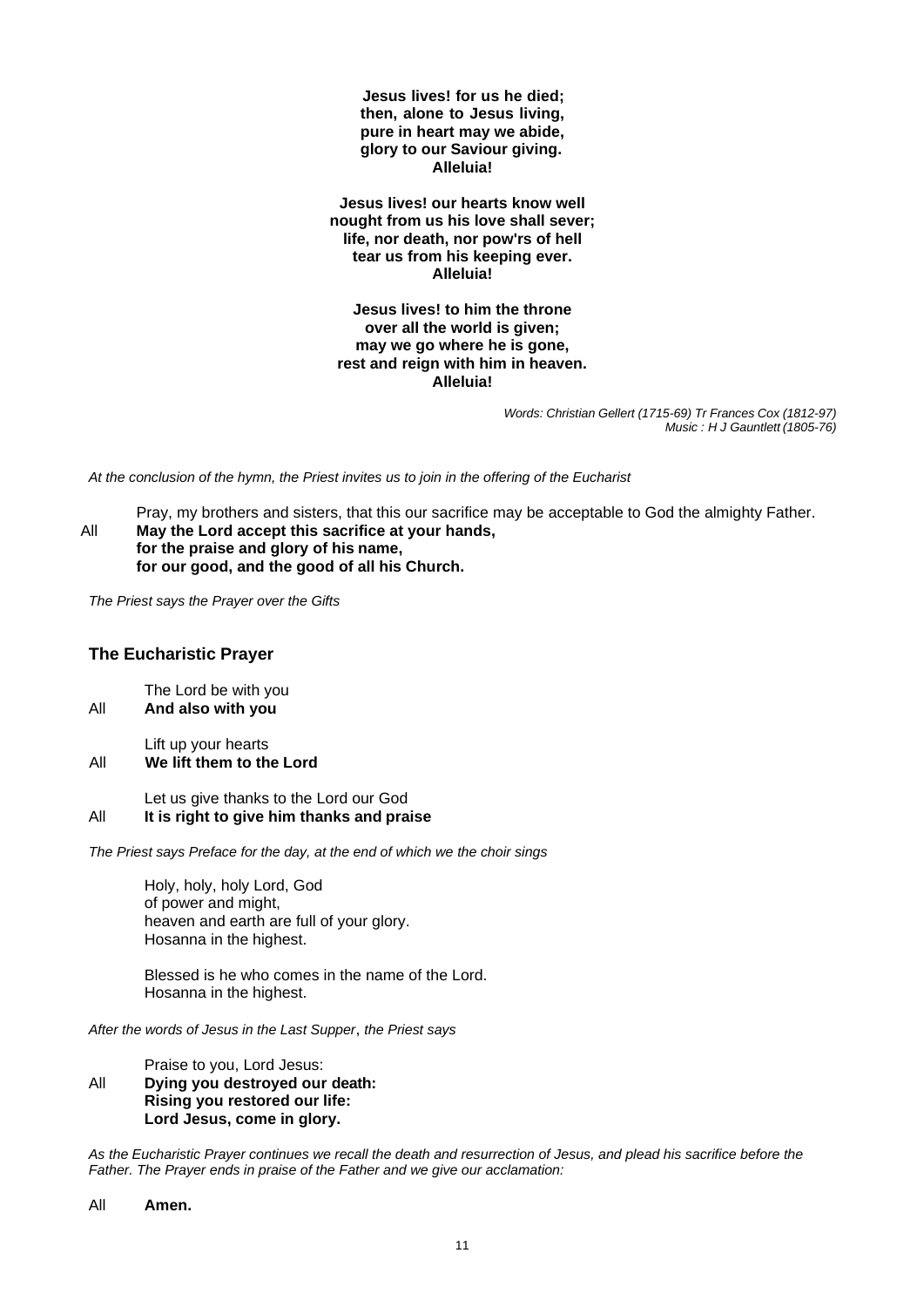## **The Lord's Prayer**

*The priest invites us to join in the Lord's Prayer*

All **Our Father, who art in heaven, hallowed be thy name; thy kingdom come; thy will be done; on earth as it is in heaven. Give us this day our daily bread. And forgive us our trespasses, as we forgive those who trespass against us. And lead us not into temptation; but deliver us from evil. For thine is the kingdom, the power, and the glory, for ever and ever. Amen.**

# **The Breaking of the Bread**

*The priest breaks the consecrated bread and says*

Alleluia! Christ our Passover is sacrificed for us. All **Therefore let us keep the feast. Alleluia!**

# **Agnus Dei**

*The following is sung by the choir*

Lamb of God, you take away the sins of the world: have mercy on us. Lamb of God, you take away the sins of the world: have mercy on us. Lamb of God, you take away the sins of the world: grant us peace.

*The Priest then invites us to receive a spiritual Communion*

| This is the Lamb of God who takes away the sins of the world.                                                  |
|----------------------------------------------------------------------------------------------------------------|
| Blessed are those who are called to his supper.                                                                |
| . In each the concept consent of the consensus of the books of consensus of the first state of the first of th |

All **Lord, I am not worthy to receive you, but only say the word and I shall be healed**.

*and we say together*

**My Jesus, I believe that you are present in the Most Holy Sacrament. I love you above all things, and I desire to receive you into my soul. Since I cannot at this moment receive you sacramentally, come at least spiritually into my heart. I embrace you as if you were already there and unite myself wholly to you. Never permit me to be separated from you. Amen.**

*The Priest and congregation present in the church now receive Communion.*

During Holy Communion, the choir will sing an anthem.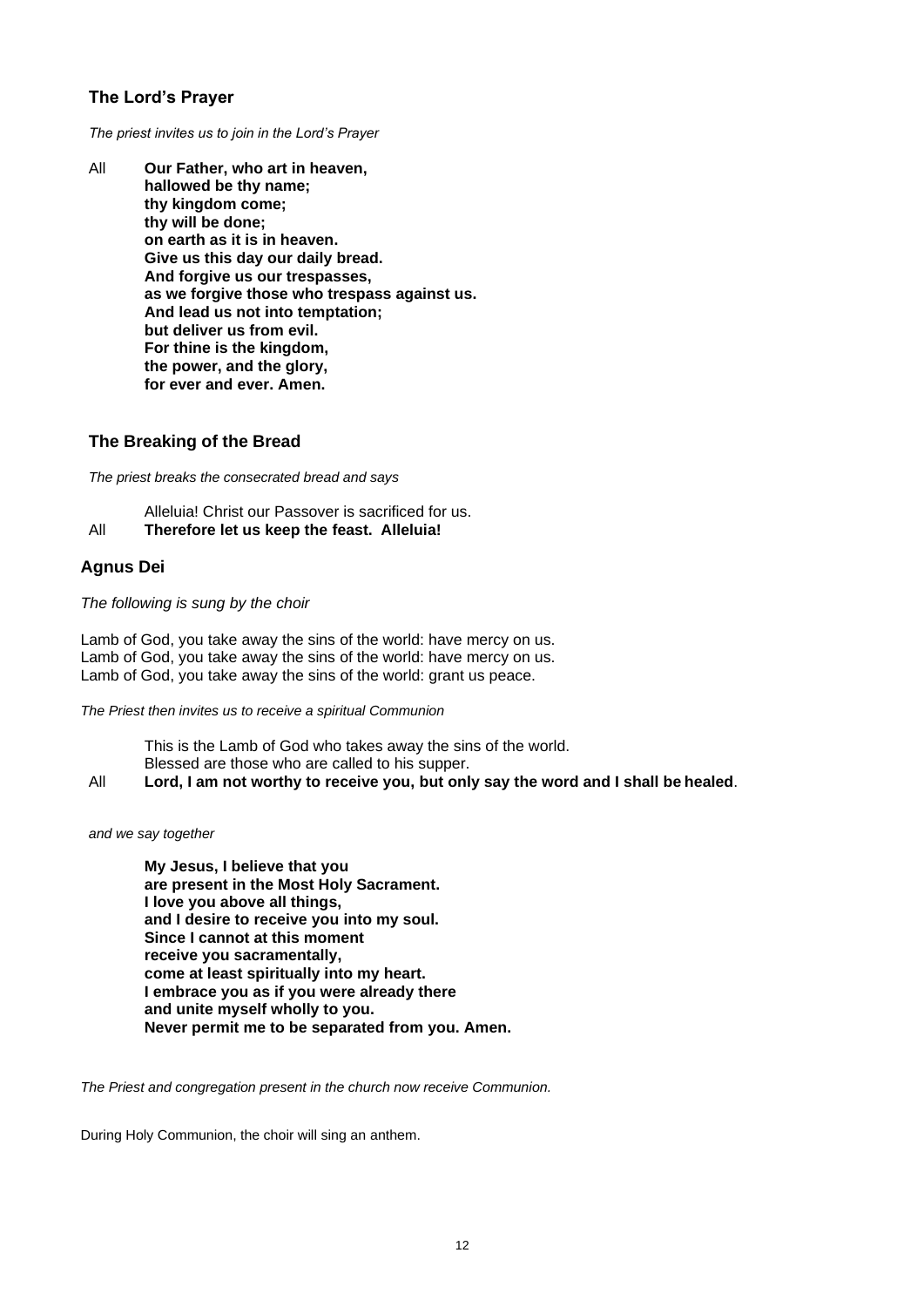## **Prayer after Communion**

# **Concluding Rite**

## **The Blessing and Dismissal**

Priest The Lord be with you

All **and also with you**.

Priest Bow your heads and pray for God's blessing.

God the Father, by whose love Christ was raised from the dead, open to you who believe the gate of everlasting life.

## All **Amen**.

God the Son, who in bursting the grave has won a glorious victory give you joy as you share the Easter faith.

All **Amen**.

God the Holy Spirit, whom the risen Lord breathed into his disciples, empower you and fill you with Christ's peace.

All **Amen**.

And the blessing of God almighty,  $\overline{x}$  the Father, the Son, and the Holy Spirit, be among you and remain with you always.

## All **Amen**.

Go in the peace of Christ. Alleluia! Alleluia!

## All **Thanks be to God. Alleluia! Alleluia!**

*The priest will now move to stand before the statue of Our Lady and the 'Regina Coeli' will be sung. This ancient prayer, dating back to the 13th century, is an Easter greeting to Mary, mother of the Lord, who with us worships her risen Son.*

**Joy to thee, O Queen of Heaven: alleluia! He whom thou wast meet to bear: alleluia! As he promised hath arisen: alleluia! Pour for us to God thy prayer: alleluia!**

- Priest Rejoice and be glad O Virgin Mary, alleluia!
- All **For the Lord is risen indeed, alleluia!**
- Priest O God, who by the resurrection of thy Son our Lord Jesus Christ hast brought joy to the whole world; grant that through his Mother, the Virgin Mary, we may obtain the joys of life everlasting. Through Jesus Christ our Lord. Amen.

*The priest returns to the altar as the final hymn is sung. He and the servers reverence the altar and depart*

**The strife is o'er, the battle done; now is the Victor's triumph won; O let the song of praise be sung: Alleluia!**

**Death's mightiest pow'rs have done their worst, and Jesus hath his foes dispersed; let shouts of praise and joy outburst: Alleluia!**

> **On the third morn he rose again glorious in majesty to reign; O let us swell the joyful strain: Alleluia!**

13